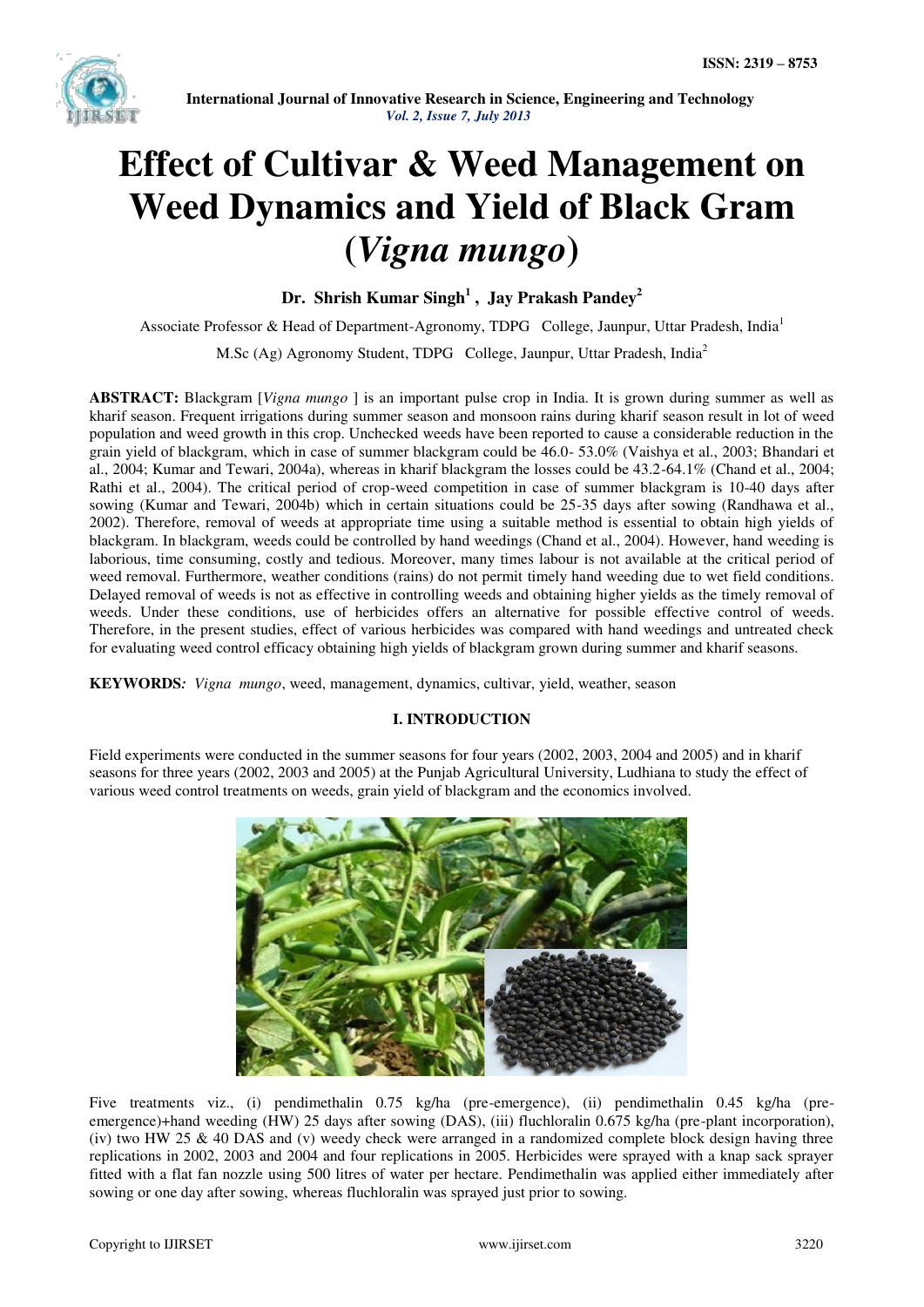

**International Journal of Innovative Research in Science, Engineering and Technology** *Vol. 2, Issue 7, July 2013*



 In case of hand weeding, weeding was done using a khurpa. In summer season, variety Mash 414 was sown on 14 April, 2 April, 6 April and 28 March in 2002, 2003, 2004 and 2005, respectively, in rows 22.5 cm apart using a seed rate of 50 kg/ha. In kharif season, variety Mash 338 was sown on 10 July, 10 July and 7 July in 2002, 2003 and 2005, respectively, in rows 30 cm apart using a seed rate of 20 kg/ha. The crop was raised as per the PAU recommendations (PAU, 2001).



Data on dry matter of weeds were recorded at harvest. Weed control efficiency (WCE) was calculated. Economics of different weed control treatments was also worked out by taking the selling price of blackgram as Rs. 1400/q.

### **II. RESULTS AND DISCUSSION**

The major weed flora included *Trianthema portulacastrum, Eleusine aegyptiacum, Digitaria sanguinalis* and *Cyperus rotundus*. Pendimethalin at both the rates of application showed good control of *T. portulacastrum, E. aegyptiacum* and *D. sanguinalis*. Kumar and Tewari (2004a) reported very good control of *Trianthema monogyna* by pendimethalin as this herbicide does not allow the emergence and growth of weed seedlings because of reduced cell division and cell elongation. Fluchloralin was not very effective for the control of *T. portulacastrum. C. rotundus* remained uncontrolled with both the herbicides. Weedy check had the highest weed dry matter, which, on an average, was 23.60 and 20.90 q/ha during summer and kharif season, respectively .

All other treatments were very effective in controlling weeds thereby resulting in significantly lower dry matter of weeds compared with the weedy check. Among these, the treatment of two HW 25 & 40 DAS recorded the lowest weed dry matter in summer as well as kharif season. The mean values show that two HW done 25 & 40 DAS had the highest weed control efficiency (85.01 and 84.89%) during both the seasons, which was closely followed by pendimethalin 0.45 kg/ha+HW 25 DAS (84.81 and 78.28%) and pendimethalin 0.75 kg/ha (79.12 and 77.52%). Fluchloralin 0.675 kg/ha recorded lowest weed control efficiency.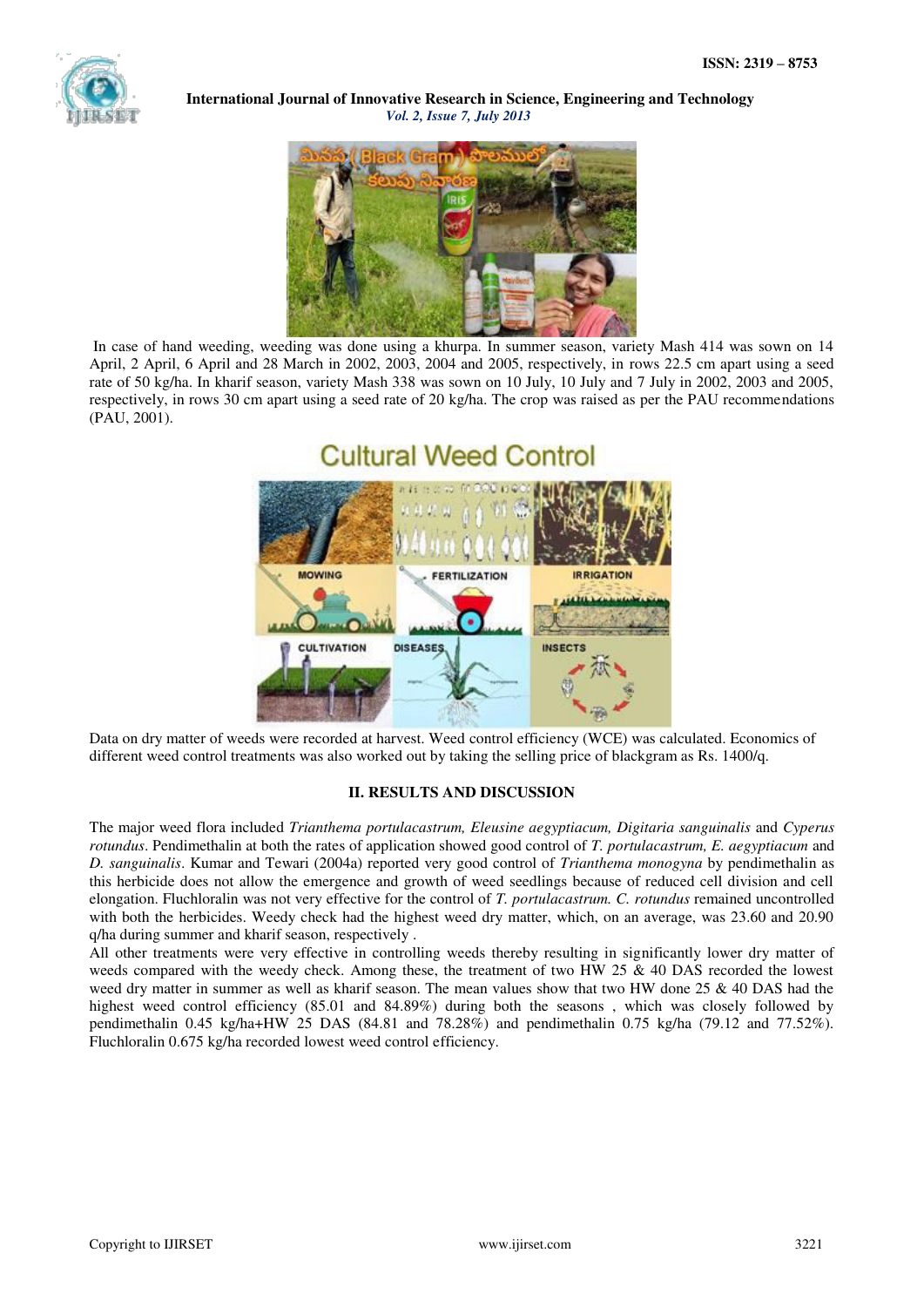

**International Journal of Innovative Research in Science, Engineering and Technology** *Vol. 2, Issue 7, July 2013*

# **MECHANICAL METHOD OF WEED CONTROL Mowing Spudding** Soil solarisation **Burning**

Bhandari et al. (2004) reported effective control of weeds with pendimethalin 1.0-2.0 kg/ha, fluchloralin 0.5-1.5 kg/ha and pendimethalin 1.0 kg/ha + HW 25 DAS. Two HW done 25  $\&$  40 DAS recorded the highest grain yield in all the years except in 2003 when pendimethalin 0.45 kg/ha+HW 25 DAS produced highest grain yield.

### **III. CONCLUSION**

On the basis of mean data, two HW 25 & 40 DAS recorded the highest (11.95 and 11.76 q/ha) grain yield in summer and kharif seasons, which was followed by pendimethalin 0.45 kg/ha+HW 25 DAS (11.75 and 10.76 q/ha). Pendimethalin 0.5 kg/ ha+HW 30 DAS provided effective control of weeds and high grain yield of kharif season blackgram (Rathi et al., 2004). In kharif blackgram, two HW done 20 and 40 DAS provided as high grain yield as the weedfree treatment (Chand et al., 2004). Pendimethalin 1.0- 2.0 kg, pendimethalin 1 kg/ha+HW 25 DAS and fluchloralin 0.5-1.5 kg/ha have been reported to provide quite good grain yield of summer blackgram (Bhandari et al., 2004).

ļ